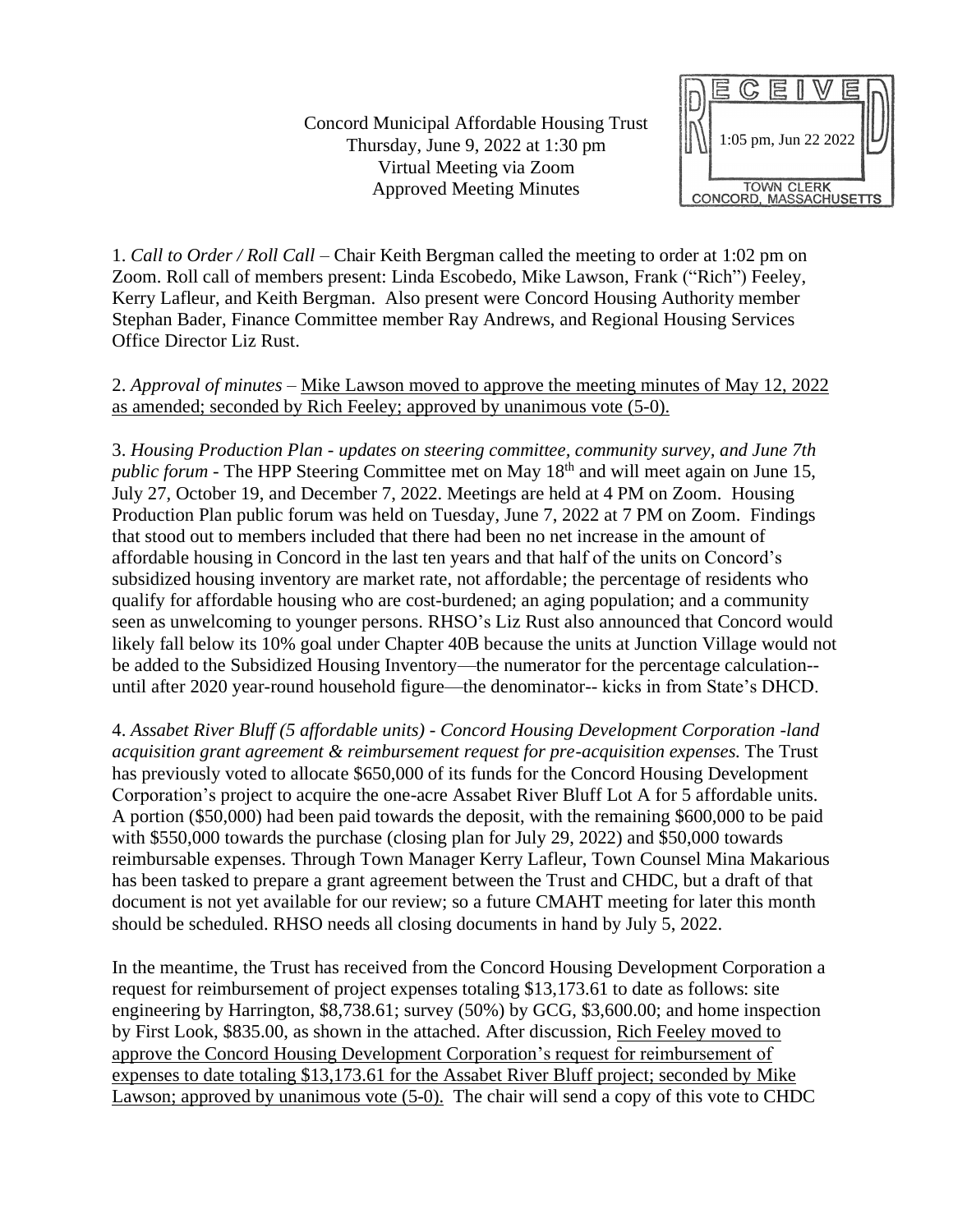and the Town Manager, so the payment can be processed.

5. *Minuteman National Park affordable rental housing opportunity –* Mike Lawson, Linda Escobedo and Liz Rust reported on their conversation with Minuteman National Park Superintendent Simone Monteleone about potential opportunities to lease five MNP residential properties for affordable housing purposes. MNP has funding for planned capital improvements made possible as part of the Great American Outdoors Act. The National Park Service requires these units be rented at market rate, but the Town could explore designing a rental assistance program to pay the difference between an affordable rate and a market rate. Mike, Linda, and Liz will continue to pursue, and report back to full CMAHT.

6. *Exploring Sources of Trust Funds: Updates on real estate transfer fee & building permit surcharge legislation; Exploring additional/alternative funding sources; annual town meeting articles and appropriations; ARPA funding; CPA borrowing; Community Preservation Committee 2022-2023 CPA Funding Cycle: June 21st informational session; September 16th application deadline.*

No further word on legislature's Joint Committee on Housing recommendation on [H.1377](https://malegislature.gov/Bills/192/H1377) and [S.868](https://malegislature.gov/Bills/192/S868) "An Act empowering cities and towns to impose a fee on certain real estate transactions to support affordable housing." Committee has until June 15<sup>th</sup> to report out.

Concord's Community Preservation Committee has announced its upcoming [funding round](https://www.concordma.gov/CivicAlerts.aspx?AID=1295) has [been announced.](https://www.concordma.gov/CivicAlerts.aspx?AID=1295) Applications are due September 16, 2022; with informational sessions held on June  $21<sup>st</sup>$  and August  $16<sup>th</sup>$ .

CMAHT members asked the Chair to contact other Concord housing entities to invite them to a joint meeting on Wednesday, June 22, 2022 at 11 AM to discuss and coordinate funding goals for affordable housing projects.

Mike Lawson indicated he was working on the proposed chart of accounts for the trust, and share information from the Finance Department. Members should provide any input directly to Mike.

7. *Public Comment –* Comments from Housing Authority member Stephan Bader and Finance Committee member Ray Andrews.

8. *Future Meetings* - Next CMAHT meeting will be on Wednesday, June 22, 2022 at 11:00 AM on Zoom.

9. *Adjournment* – Mike Lawson made a motion to adjourn the CMAHT meeting, seconded by Rich Feeley. Motion passed unanimously (5-0). The meeting adjourned at 2:57 pm.

Document attached

• CHCD request for reimbursement for Assabet River Bluff project expenses